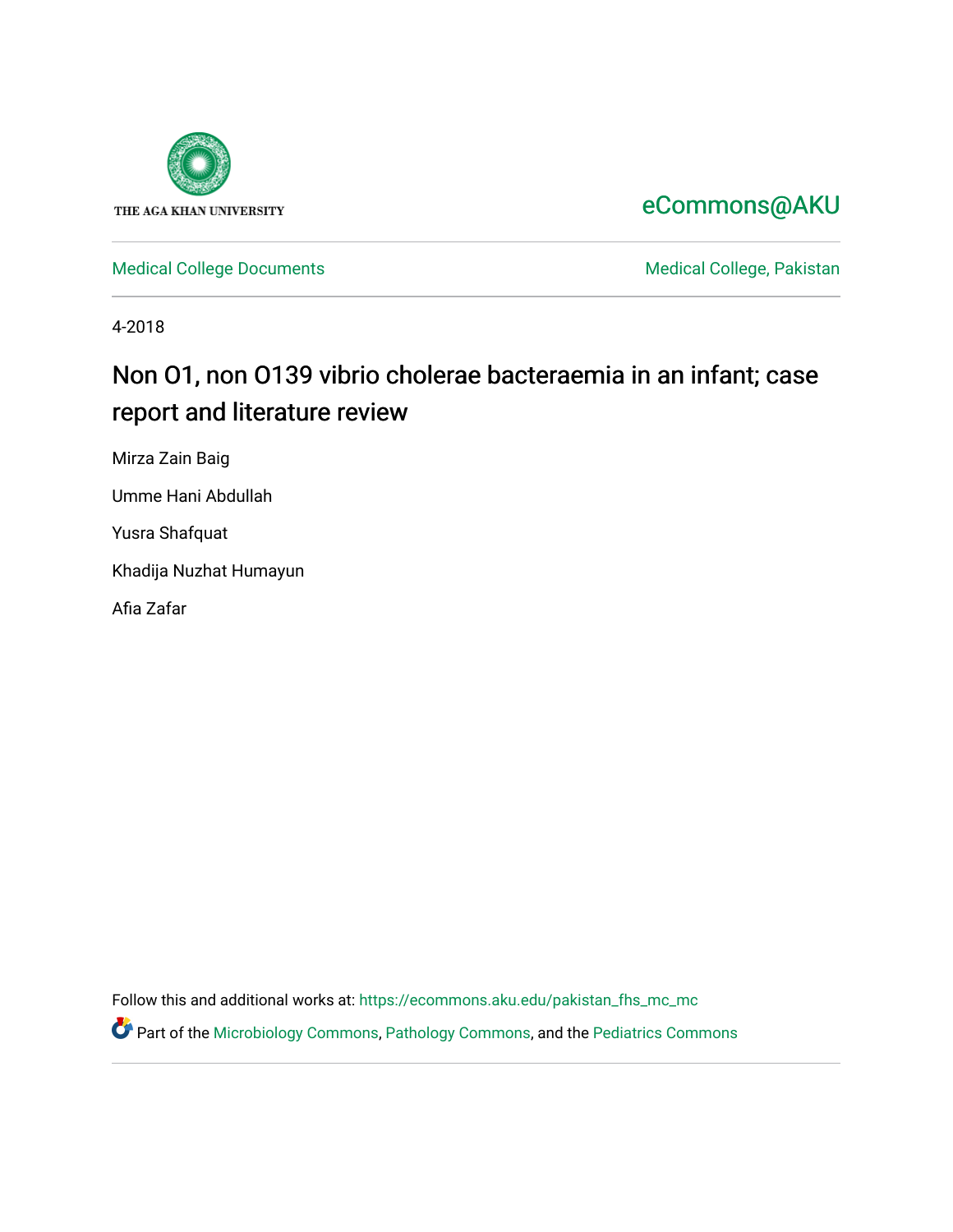

### **Non O1, non O139 Vibrio cholerae bacteraemia in an infant; case report and literature review**

Mirza Zain Baig,<sup>1</sup> Umme Hani Abdullah,<sup>2</sup> Yusra Shafquat,<sup>3</sup> Khadija Nuzhat Humayun,4 Afia Zafar<sup>5</sup>

#### **Abstract**

Non 01, Non O139 Vibrio cholerae bacteraemia is a rare but potentially fatal occurrence. There have been very few incidents of this infection from around the world. The treatment regimen of antibiotics also varies in literature. We present a case of bacteraemia caused by Non O1, Non O139 Vibrio cholerae along with associated risk factors, disease manifestations, laboratory diagnosis and treatment regimen. This serves to add additional information regarding symptoms and signs of this infection along with management of patient. Knowledge regarding this topic shall be highly useful to professionals if further cases are detected. In the discussion section, a review of literature of previous cases is also presented.

**Keywords:** Vibrio cholera, Bacteraemia, Non O1, Non O139, Pakistan.

#### **Introduction**

Vibrio cholerae is a gram negative oxidase positive bacterium. Its O1 and O139 serotypes are notorious for causing epidemics and pandemics of severe watery diarrhoea known as cholera. Strains that do not agglutinate with O1 and O139 antisera are known as non O1, non O139 Vibrio cholerae species. These strains although can also cause diarrhoeal illness, are reputable more due to their extra intestinal manifestations — most prominent of which is bacteraemia. Non O1, non O139 bacteraemia is rare and very few cases of it in infants has been presented in the previous literature.

#### **Case Report**

A two-month old baby boy presented with a 10-day history of fever and abdominal distension. He had abdominal pain for the past 3 days and was taken to a local doctor who administered a single dose of metronidazole. However, the condition of the baby worsened and the infant became lethargic. After which he was subsequently brought to a tertiary care hospital.

**Correspondence:** AfiaZafar.Email:afia.zafar@aku.edu

Within a span of one month he was admitted thrice. He had an uneventful antenatal history with an emergency caesarian section. He was born with bilateral lamellar cataract. His birth weight was 3.5 kg and he had neonatal jaundice on the third day of birth. On 19th day his weight increased by 200grams.

On his third visit, on examination he was found to be drowsy with a temperature of 38°C, a heart rate of 160 beats per minute and a respiratory rate of 35 breaths per minute. His oxygen saturation was 98 percent.

He also appeared anaemic and had jaundice along with pitting oedema.

On Cardiovascular system examination S1 and S2 were audible while pulses and perfusion were poor. Glasgow coma scale revealed a 14/15 score. Abdomen was tense, distended with a positive fluid thrill. He also had hepatomegaly, splenomegaly, oedematous skin with an everted umbilicus and sluggish bowel sounds. Chest X ray was clear. The patient was started on cefotaxime, amikacin and vitamin K and a nasogastric tube was inserted.

Ultrasound showed dilated bowel loops. Blood cultures were sent. Gram stain revealed curved gram negative rods. After 24 hours of incubation, growth of beta haemolytic colonies were noted on sheep blood agar. On MacConkey agar there was growth of non-lactose fermenters that were oxidase positive. Hanging drop showed darting movements. On Thiosulfate- citrate- bile salts- sucrose (TCBS) agar there was growth of yellow colonies that were opaque in center and pale at periphery. API-20E (bioMérieux) confirmed identification of Vibrio cholera while slide agglutination tests were negative for O1 and O139 antigens.

On third day of admission the patient started to have symptoms of respiratory distress. Abdominal swelling increased and patient became drowsy with laboured breathing. Oxygen saturation reduced to 84% from 95%. Parents were advised for intubation. However, they refused and due to poor prognosis, withdrew support.

Consent from parents wastaken prior to the writing of the

<sup>1,2</sup>Medical College, 3,5Section of Microbiology, Department of Pathology and Laboratory Medicine, 4Department of Paediatrics and Child Health, Aga Khan University, Karachi.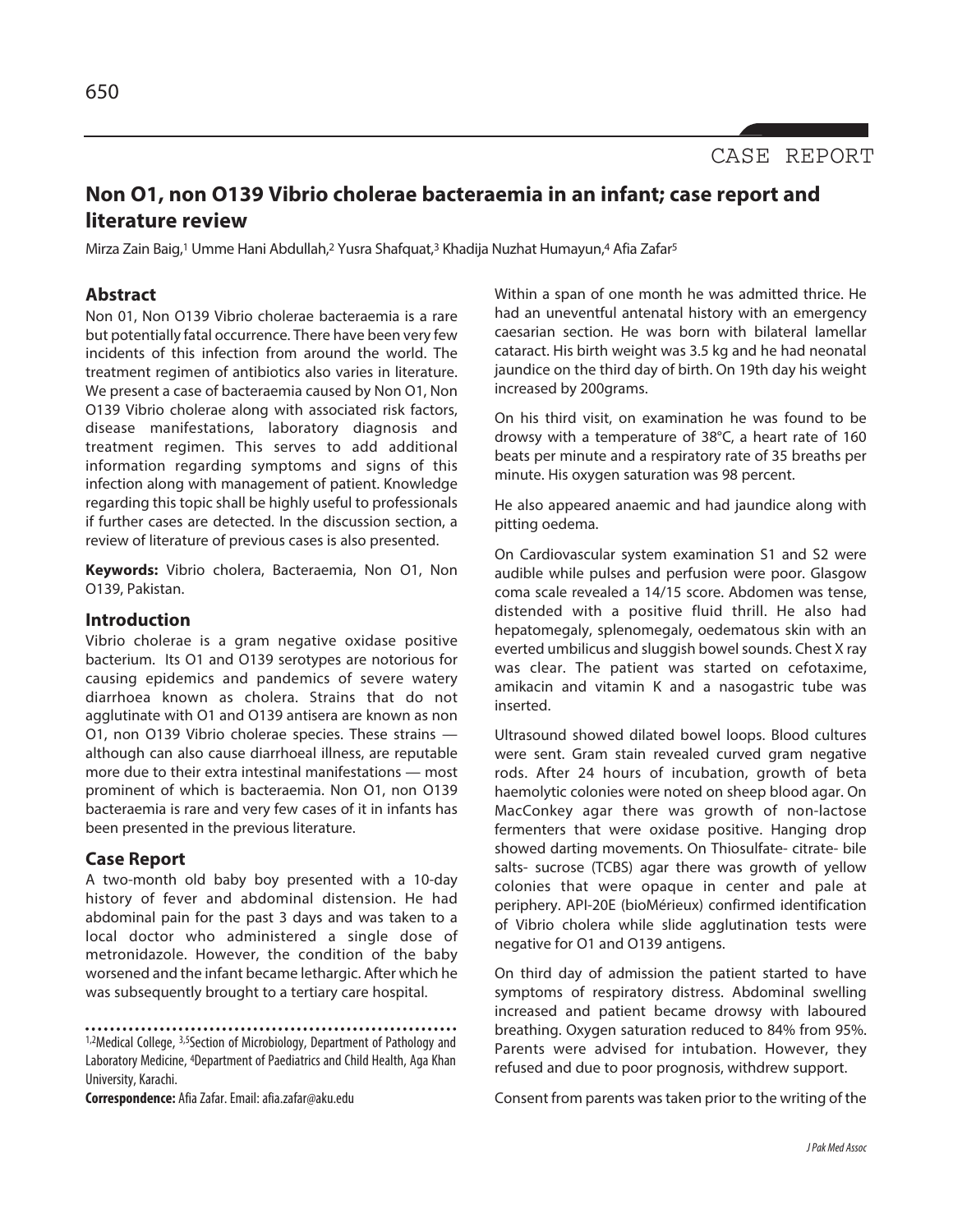Table: Non-O1, non O139 Vibrio cholerae bacteraemia reported in recent English literature that were available as full article by a Pubmed search of 'Vibrio Cholerae and bacteraemia'.

| <b>Study</b>          | Region   | Age      | Gender | Underlying pathology/<br>comorbidity | Suspected<br>source                                      | <b>Clinical</b><br>features                                                    | <b>Treatment</b>                | <b>Outcome</b>                                                                                                                                       |
|-----------------------|----------|----------|--------|--------------------------------------|----------------------------------------------------------|--------------------------------------------------------------------------------|---------------------------------|------------------------------------------------------------------------------------------------------------------------------------------------------|
| Rubin et al, 19819    | USA      | 3 weeks  |        |                                      | Infant's bottle was kept<br>in a container of live crabs | Bacteraemia,<br><b>Meningitis</b>                                              | Ampicillin,<br>qentamicin       | Severely neurologically<br>impaired at 6 months                                                                                                      |
| Naidu et al, 19938    | USA      | 6 weeks  | M      |                                      | Fish was cleaned in the same<br>sink where baby bathed   | Bacteraemia,<br><b>Meningitis</b>                                              | Cefotaxime,<br>qentamicin       | Death                                                                                                                                                |
| Ismail et al, 20017   | Kuwait   | 60 hours | Male   | Premature baby,<br>low birth weight  | Mother consumed fish<br>in the week before delivery      | Septicemia,<br>Meningitis,<br>Cerebral abscess,<br>Unilateral<br>hydrocephalus | Ampicillin,<br>cefotaxime       | He was discharged at 24<br>days of age as neurological<br>examination was<br>unremarkable.<br>But developed<br>cardiorespiratory<br>arrest and died. |
| Kerketta et al, 20026 | India    | 10 days  | M      |                                      | Cow's milk                                               | Septicemia,<br>meningitis                                                      | Ampicillin,<br>cefotaxime       | Left against medical advice.<br>Condition improved                                                                                                   |
| Hao et al, 201510     | China    | 11 days  | F      |                                      | Contaminated food<br>and paraphernalia                   | Septicemia,<br>meningitis                                                      | Sulbenicillin,<br>metronidazole | Resolved with some<br>neurological deficits                                                                                                          |
| Sarwar et al, 20155   | Pakistan | 3 days   | M      | Very low birth weight,               | Goat's milk                                              | <b>Bacteraemia</b>                                                             |                                 | Death after 15 days                                                                                                                                  |

manuscript. Ethical review committee granted us permission to publish this research.

#### **Discussion**

Non O1 and non O139 Vibrio cholerae have been known to cause extra intestinal disease in adults with underlying malignancies, chronic syndromes, renal dialysis, liver pathologies, post-transplants and immunosuppressive disorders. <sup>1</sup> Previously it is well established that chronic liver disease is one of the most prominent predisposing factor for systemic bacterial infections. It has been postulated that increased infection in cirrhotic patients may be attributable to a defective reticuloendothelial system leading to increased survival of bacteria in the bloodstream. <sup>2</sup> This patient was admitted with hepatosplenomegaly, jaundice and ascites which suggests that maybe he was syndromic or suffering from primary immunodeficiency. Unfortunately, during his hospital stay he was not investigated in that direction.

Infantile Non O1 and non O139 Vibrio cholera infections are a rare entity. There have only been a few such cases reported in literature. Previous case reports (Table-1) suggests a strong association with meningitis in infants and a high mortality and morbidity rate. It is therefore imperative that early diagnosis be made and early intervention in the form of intravenous antibiotics should be started.

Unlike their O1 and O139 counterparts, non O1 and non O139 Vibrio cholera do not produce the cholera toxin. They are hence termed as non-toxigenic. The virulence factors for non-toxigenic Vibrio cholera have not yet been well established. Haemolysin, which would explain the invasive nature of these bacterium appears to be the most likely candidate in these serotypes. <sup>3</sup> Cytotoxic and haemolytic activity has been previously demonstrated in a Non-O1 strain causing bacteraemia in a patient. <sup>4</sup> It has also been postulated that the invasive nature of the bacteria can be attributed to a toxin named the zot toxin which functions by disabling the tight junctions between the epithelial cells of the intestine. 5

Infections in humans arise most commonly due to ingestion of contaminated water and raw or undercooked seafood. Foreign travel to endemic regions and contact of contaminated water with broken skin are also known risk factors. In infants, sterility of artificial feeds and cleanliness of bottles are highly recommended and reinforced by Kerketta et al.<sup>6</sup> In neonates, we may also consider perinatal infections from maternal faecal flora as well as low birth weight<sup>5</sup> and prematurity.<sup>7</sup> The source of infection in this case could not be ascertained though it is possible the child may have ingested polluted water.

As reported previously the disease may present as fever, chills, lethargy, irritability and refusal to feed. 5-10 Generalized convulsions have also been reported.<sup>6-10</sup> It is important to note the absence of diarrhoeal disease in both, previous literature as well as this case report. This patient presented with abdominal distension that was probably associated with coexisting pathology. The patient reported by Kerketta<sup>6</sup> also developed metastatic endopthalmitis.

Antibiotic susceptibilities vary in different reports.